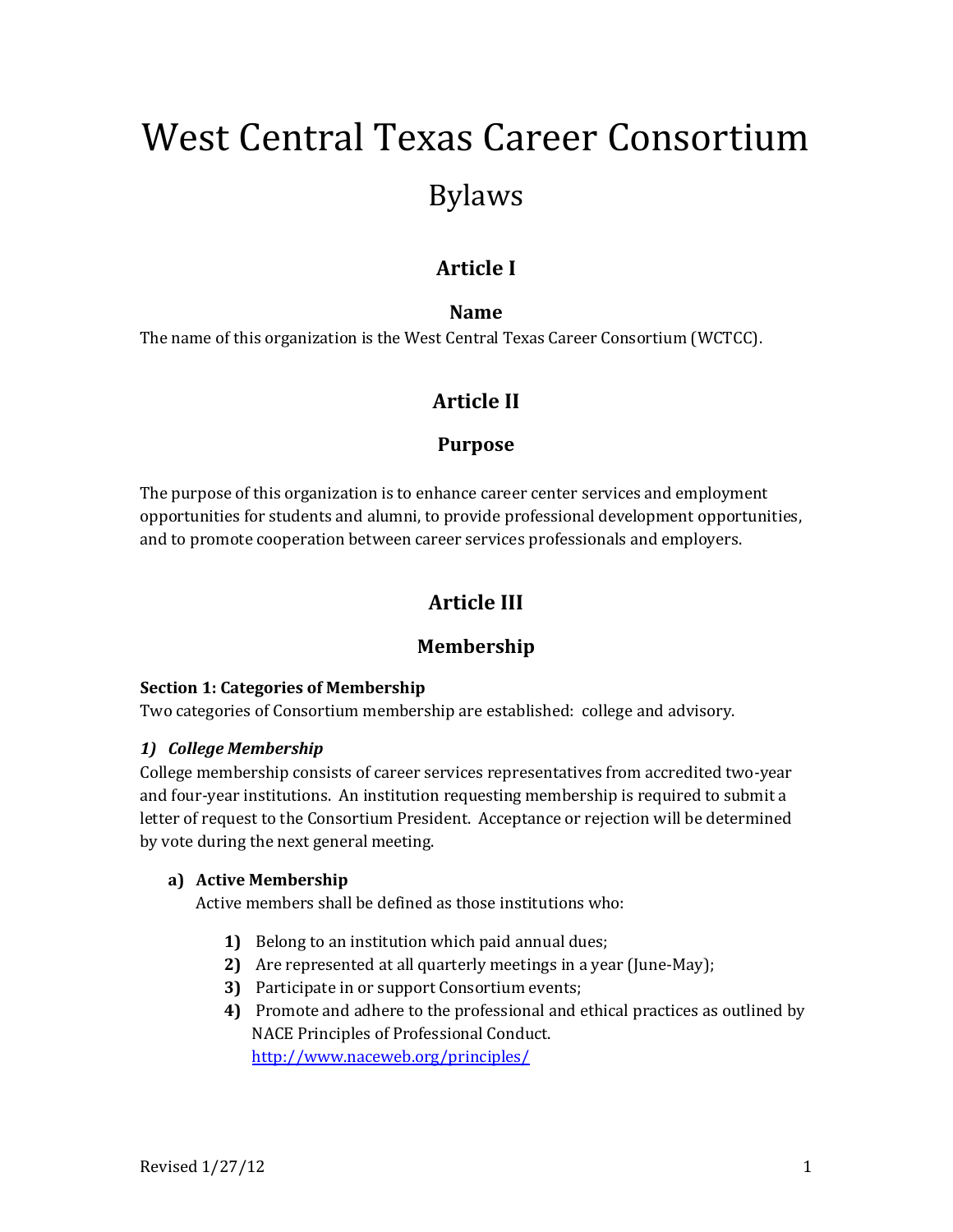## **b) Rights and Privileges**

Active members are eligible to participate in Consortium activities, join committees and vote on all matters before the Consortium. Each institution shall have one vote regardless of the number of representatives present.

#### *2) Advisory Membership*

Advisory membership includes employers who are actively engaged in direct recruitment of students and alumni from colleges or universities and other groups who provide career guidance and/or opportunities. These members may participate in all scheduled meetings and activities in an advisory capacity and may serve on committees at the discretion of the Consortium President. Advisory members may not vote nor serve on the Executive Committee.

#### **Section 2: Termination of Membership**

WCTCC may terminate membership of any institution which:

- a) Fail to be represented at all quarterly meetings in a year (June-May);
- b) Fail to participate in or support Consortium events;
- c) Fail to promote and adhere to practices as outlined by the NACE Principles of Professional Conduct.<http://www.naceweb.org/principles/>

WCTCC also reserves the right to terminate the membership of advisory members who:

- a) Fail to participate in or support Consortium activities;
- b) Violate professional and ethical standards.

The Executive Committee shall meet and review membership status prior to the annual business meeting. If an institution has failed to meet the terms of membership, the Executive Committee shall send a warning letter of termination. A written response is required within 30 days of receipt of the letter. Failure to respond to the letter within 30 days shall result in termination of membership.

## **Article IV**

## **Officers and Executive Committee**

#### **Section 1: Officers**

The officers of the Consortium shall be the President, Secretary, and Treasurer.

## **Section 2: Duties of Office**

1) The President shall preside over all meetings. The President shall appoint all committee chairpersons, and cooperate with the chairpersons, as needed, in filling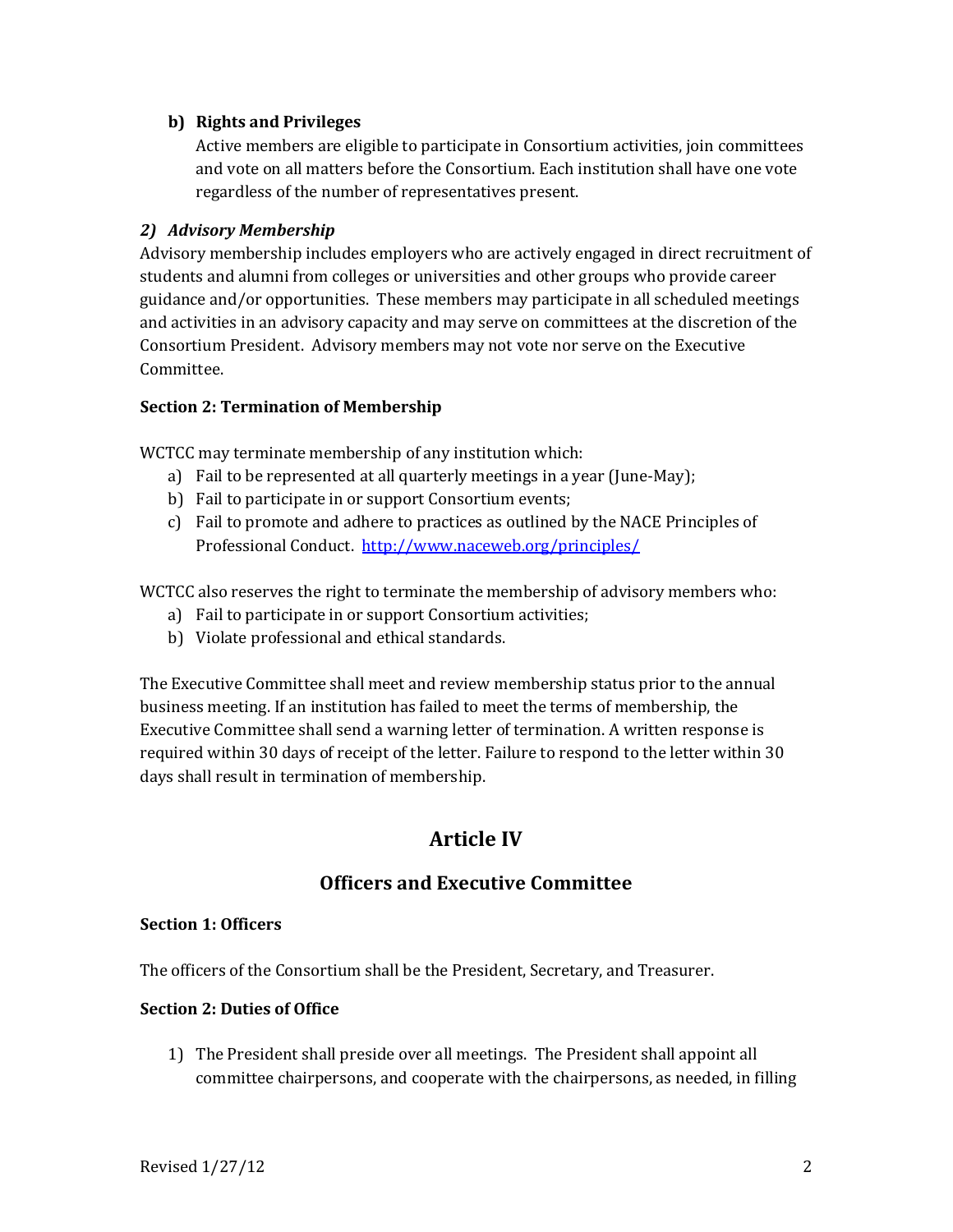committees. The President shall be a non-voting member of all committees. The President shall perform such duties as are incident to the office.

- 2) The Treasurer shall:
	- a) Keep accurate records of all financial business of the Consortium;
	- b) Provide current financial reports; keep an itemized account of receipts and expenditures; make regular written reports of receipts and expenditures to the membership at each quarterly meeting;
	- c) Receive funds and pay bills according to the instructions of the Executive Committee;
	- d) Provide monthly copies of the bank statement to the Executive Committee and Finance Committee;
	- e) Make payments for WCTCC business by check;
	- f) File necessary paperwork with the IRS.
- 3) The Secretary shall keep accurate minutes of meetings and preserve all papers, letters, and records of transactions except those of the Treasurer. The Secretary shall advise members of meetings and perform duties as assigned by the President.

## **Section 3: The Executive Committee**

The Executive Committee shall consist of elected officers. This committee shall be empowered to conduct the business of the Consortium between meetings of the whole body, with each officer being allowed one vote.

## **Section 4: Terms of Office**

A term of office is defined as June 1 – May 31. A financial review shall be completed in May at the close of the term for the Executive Committee.

## **Section 5: Vacancies**

In the event of a vacancy in any office, the Executive Committee shall appoint a successor to serve until the next general election.

## **Article V**

## **Nominations and Elections**

The President, subject to the approval of the membership, shall appoint the Membership Committee. The Committee shall poll the voting members for nominations for elective offices and determine which candidates appear on the slate on the basis of qualification, number of nominating votes, and the consent of the nominees. The President shall present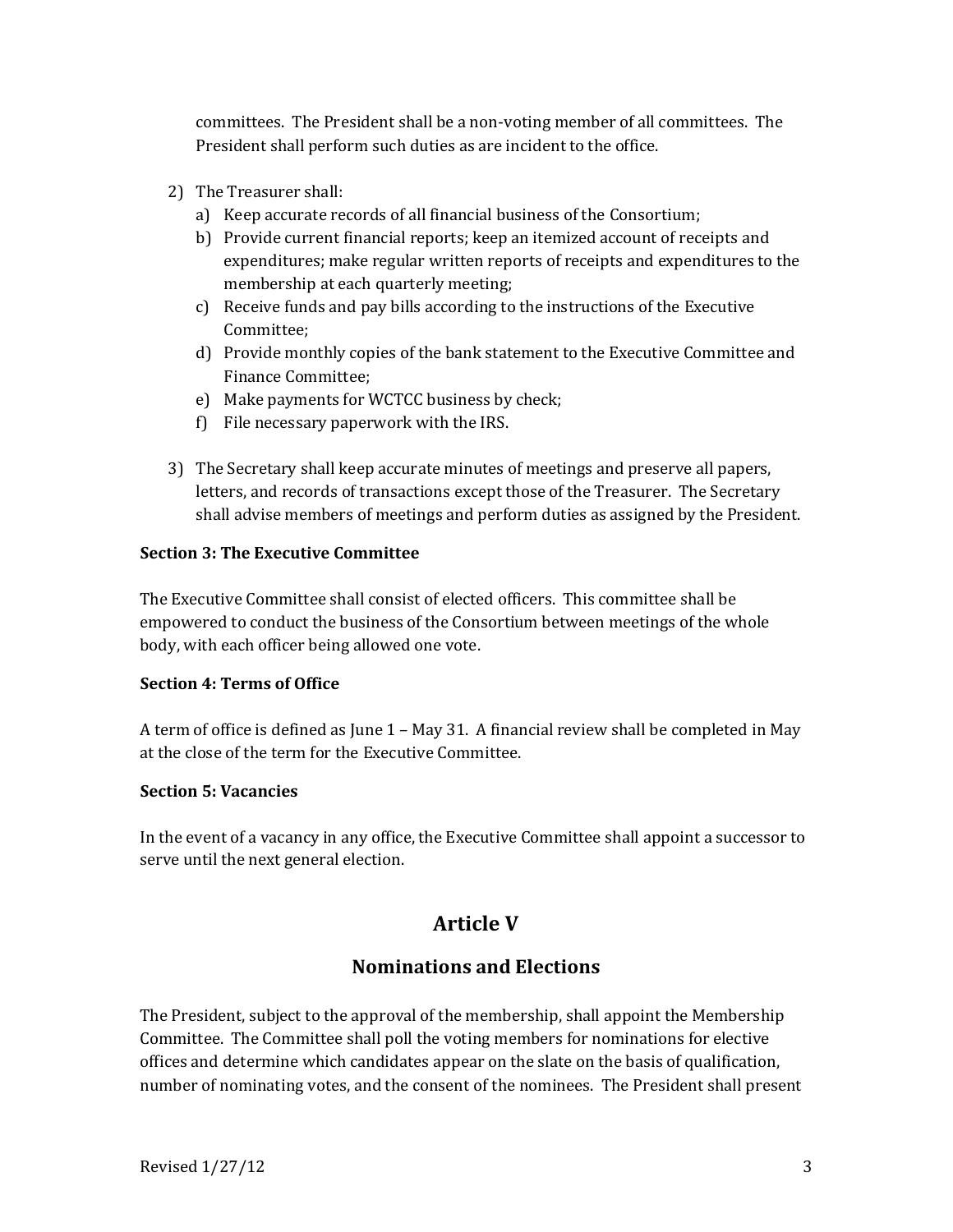the slate of candidates to the Consortium during the last spring meeting, and the candidate receiving the largest number of votes for each office shall be elected to that office.

# **Article VI**

## **Meetings**

Meetings of the Consortium are held quarterly and the President shall determine the locations. Such meetings may be canceled only by majority vote of the attending members in the quarter prior or by the Executive Committee which shall notify the membership. Emergency meetings are scheduled by vote of the membership or at the discretion of the Executive Committee.

# **Article VII**

## **Quorum and Voting**

A quorum is defined as members present at Consortium meetings. A majority vote is defined as fifty percent plus one of the member institutions present. Each member institution may cast one vote.

## **Article VIII**

## **Dues**

Each college member shall be assessed annual dues in the amount determined yearly by majority vote. Dues shall be collected no later than July 30 each year.

# **Article IX**

## **Committees**

The President of the Consortium appoints committees and committee chairs. Advisory members are eligible to serve as non-voting members of the committees.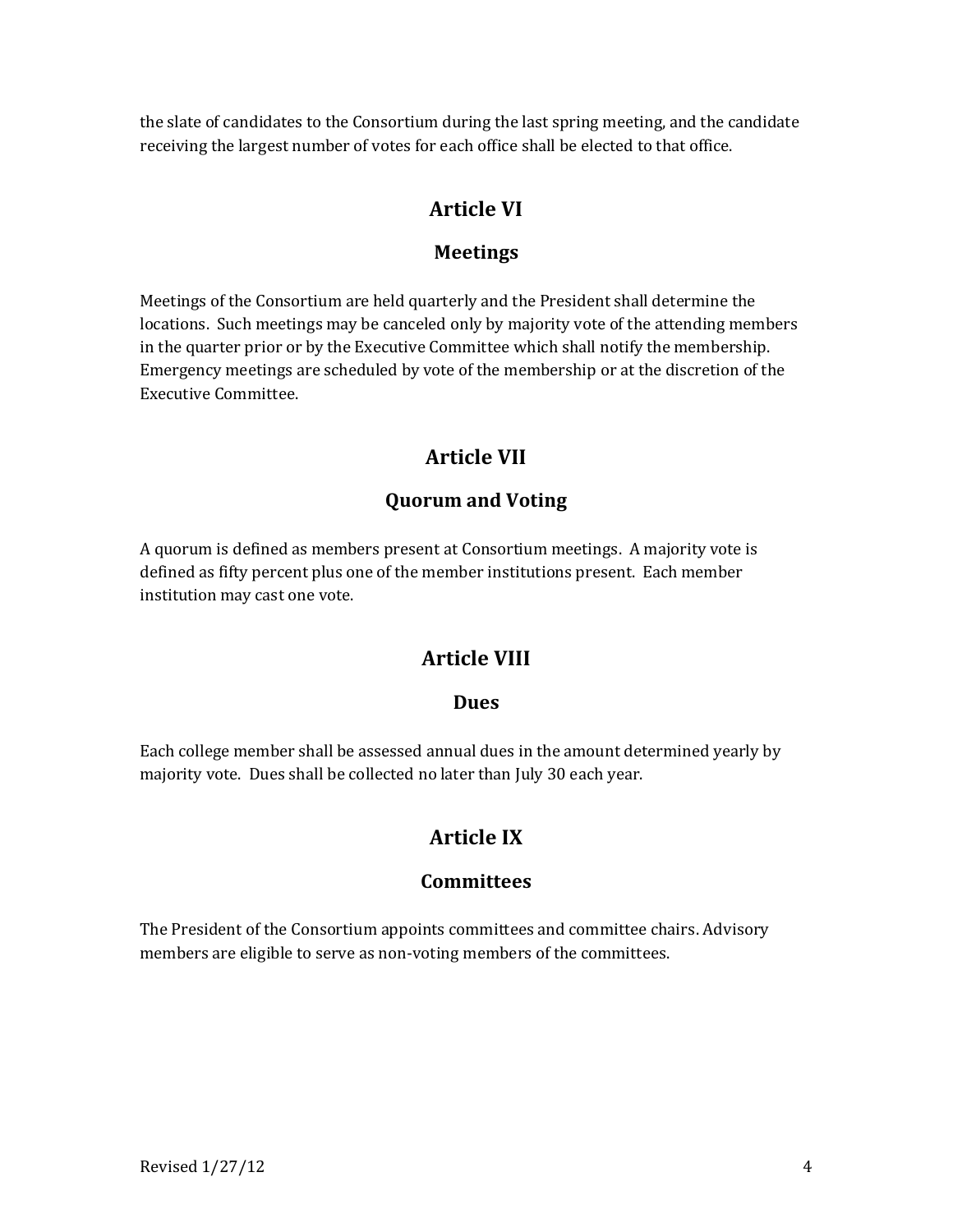# **Article X**

# **Confidentiality**

No member of the Consortium shall share Consortium employer lists, contacts, or any other event planning details with members of other consortiums, unless he or she has received approval to do so by a majority vote.

# **Article XI**

## **Amendments**

Amendments may be proposed by college members or by the Executive Committee. Amendments shall be distributed to Consortium members during scheduled meetings and shall be discussed and voted upon at that meeting or during the next scheduled meeting. Amendments shall be accepted or rejected by a majority vote.

# **Article XII**

# **Fiscal Responsibility**

## **Section 1: Responsibilities**

Every effort should be undertaken by the entire membership to maintain the fiscal responsibilities of the Consortium. The Treasurer shall be responsible for notifying the President of any concern he or she may have regarding the state of the Consortium's finances.

## **Finance Committee:**

- 1) The Finance Committee shall be composed of no less than three (3) members of the Consortium, one of whom shall be the Treasurer. The Chairperson and members of the committee shall be appointed by the President.
- 2) The duties of the Finance Committee shall include:
	- a) Reviewing the financial records within 30 days of the close of each fiscal year; reporting the findings and recommendations deemed advisable to the Executive Committee and then reporting to the membership;
	- b) Scheduling a legal audit in the event that expenditures from the annual budget should exceed the amount of \$12,000;
	- c) Performing all other duties delegated by the President.